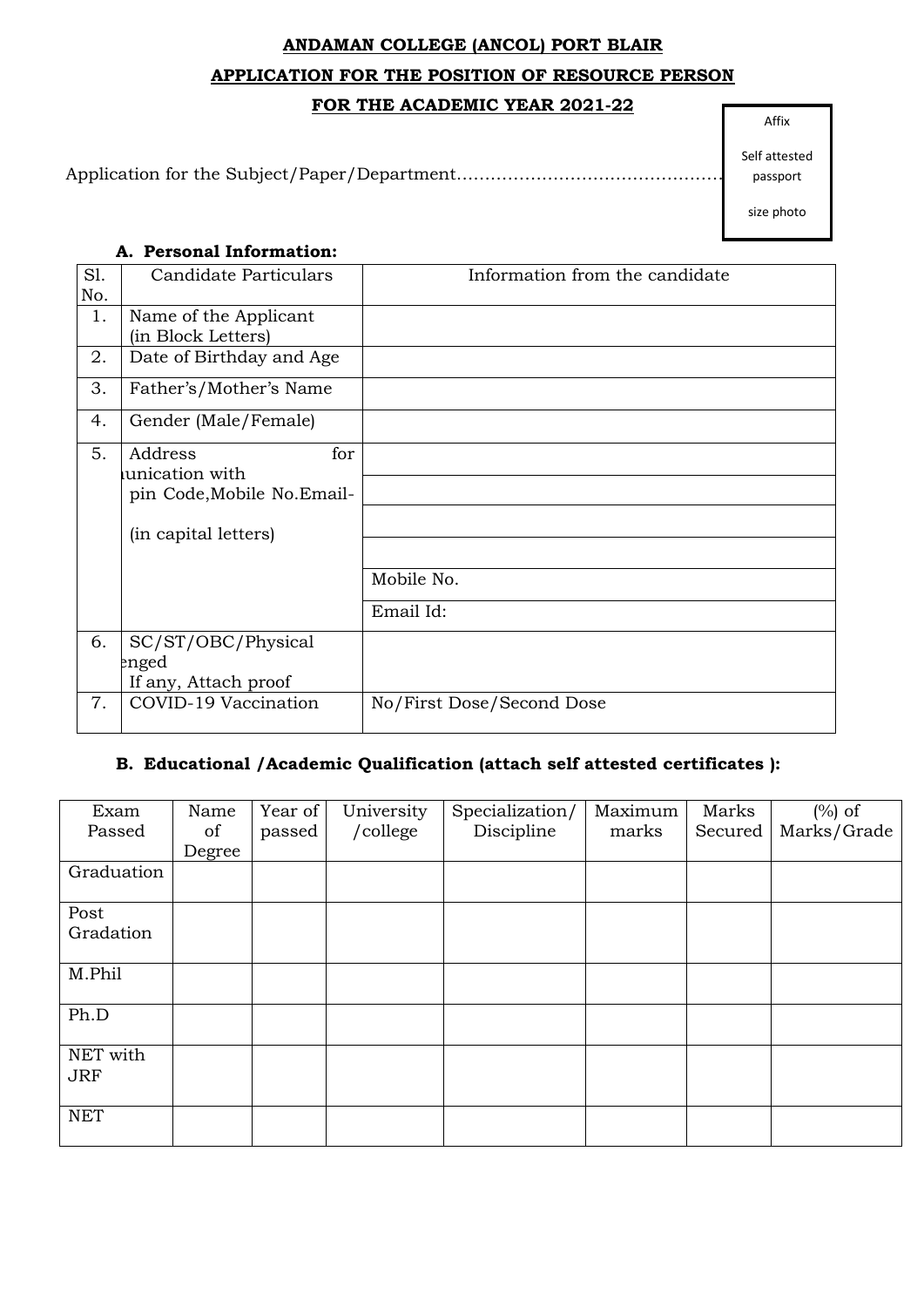#### **C. Details of the Research paper published in journals/Chapter in Books (attach self attested documents)**

1.

| 2. |  |  |  |
|----|--|--|--|
| 3. |  |  |  |
| 4. |  |  |  |
| 5. |  |  |  |
| 6. |  |  |  |
| 7. |  |  |  |

## **D. Information of previous Experience of Teaching in Colleges (attach self experience certificates)**

| SL.            | Name of the College / | From | To | Total Duration / Work Experience |        |      |
|----------------|-----------------------|------|----|----------------------------------|--------|------|
| N <sub>O</sub> | University            |      |    | Years                            | Months | Days |
|                |                       |      |    |                                  |        |      |
|                |                       |      |    |                                  |        |      |
|                |                       |      |    |                                  |        |      |
|                |                       |      |    |                                  |        |      |
| ◠<br>J.        |                       |      |    |                                  |        |      |
|                |                       |      |    |                                  |        |      |

## **E**. **Awards, if any (Attach proof):**

### **DECLARATION**

I do here by declare that the information given by me for all the required particulars are to the best of my knowledge. In case, if any information given by me above is/are found to be false at anytime, I agree that my candidature may be cancelled or terminated without any notice and I agree that the appropriate disciplinary action may be initiated against me.

Place :

Date :

## **Signature with Name of the Candidate**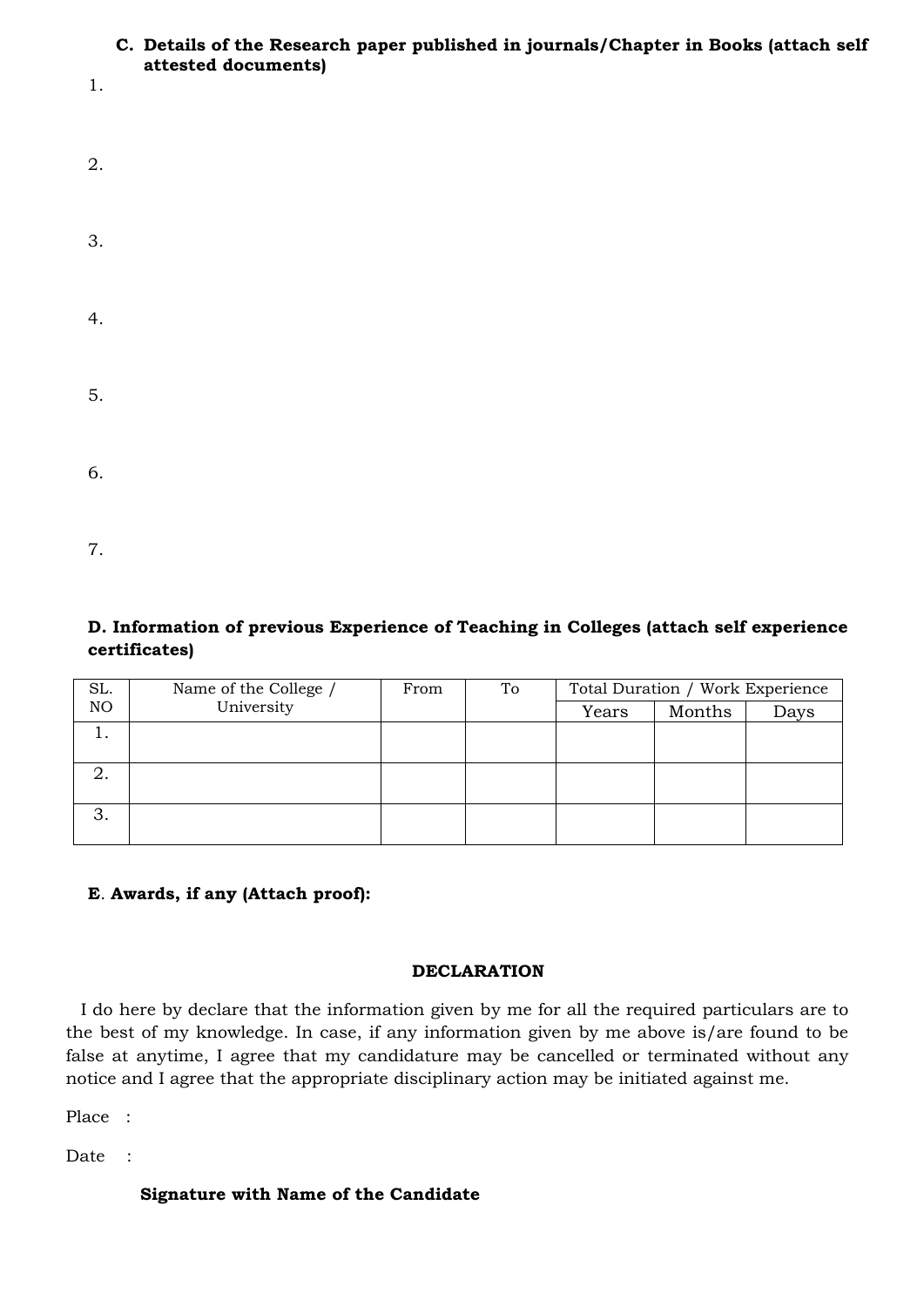#### **ANCOL, PORT BLAIR PROFORMA OF SELF ASSESSMENT MARKING BY THE CANDIDATE FOR SELECTION OF RESOURCE PERSONFOR THE ACADEMIC YEAR 2021-22**

| S1.<br>No.     | Qualification                                         | Marking pattern                                   | Break up  | Self marking<br>of the<br>candidate |
|----------------|-------------------------------------------------------|---------------------------------------------------|-----------|-------------------------------------|
|                |                                                       | 80% and above=21                                  |           |                                     |
|                |                                                       | $60\%$ to less than $80\% = 19$                   |           |                                     |
| $\mathbf{1}$   | <b>GRADUATION</b>                                     | 55% to less than $60\% = 16$                      |           |                                     |
|                |                                                       | 45% to less than $55% = 10$                       | 46        |                                     |
|                |                                                       | $80\%$ and above = 25                             | (Maximum) |                                     |
| $\overline{2}$ | Post-Graduation                                       | $60\%$ to less than $80\% = 23$                   |           |                                     |
|                |                                                       | 55% (50% in case of<br>SC/ST/OBC                  |           |                                     |
|                |                                                       | (non-creamy layer/PWD to<br>less than $60\% = 20$ |           |                                     |
|                |                                                       | $60\%$ to less than $60\% = 07$                   |           |                                     |
| 3              | M.Phil                                                |                                                   |           |                                     |
|                |                                                       | 55% to less than $60\% = 05$                      | 25        |                                     |
| 4              | Ph.D                                                  | 25                                                |           |                                     |
| 5              | NET with JRF                                          | 10                                                | 10        |                                     |
| 6              | <b>NET</b>                                            | 8                                                 |           |                                     |
| $\overline{7}$ | Awards                                                | International/National=3                          | 3         |                                     |
|                |                                                       | State Level=2                                     |           |                                     |
|                | Research Publication (2)                              |                                                   | 6         |                                     |
|                | marks for each research                               | 6                                                 |           |                                     |
| 8              | publications published in<br>peer Reviewed/UGC listed |                                                   |           |                                     |
|                | Journal                                               |                                                   |           |                                     |
|                | Teaching Experience (2                                |                                                   | 10        |                                     |
| 9              | marks for one year each)*                             | 10                                                |           |                                     |
|                | <b>GRAND TOTAL</b>                                    |                                                   | 100       |                                     |

1. (\*) The period of teaching experience will be counted as follows.

a) For one month experience 0.2 marks will be awarded. If less than 30 days work experience then 15 days and above work experience of the particular month will also be awarded 0.2 marks.

| A (i) $M.Phi1 + Ph.D$ | -25Marks  |
|-----------------------|-----------|
| (ii) JRF/NET          | -10 marks |
| (iii) Awards          | -03 marks |

B

| Particulars          | Marks | Score of the candidate |
|----------------------|-------|------------------------|
| Academic score       | 84    |                        |
| Research Publication |       |                        |
| Teaching Experience  |       |                        |
| <b>Total</b>         | 100   |                        |